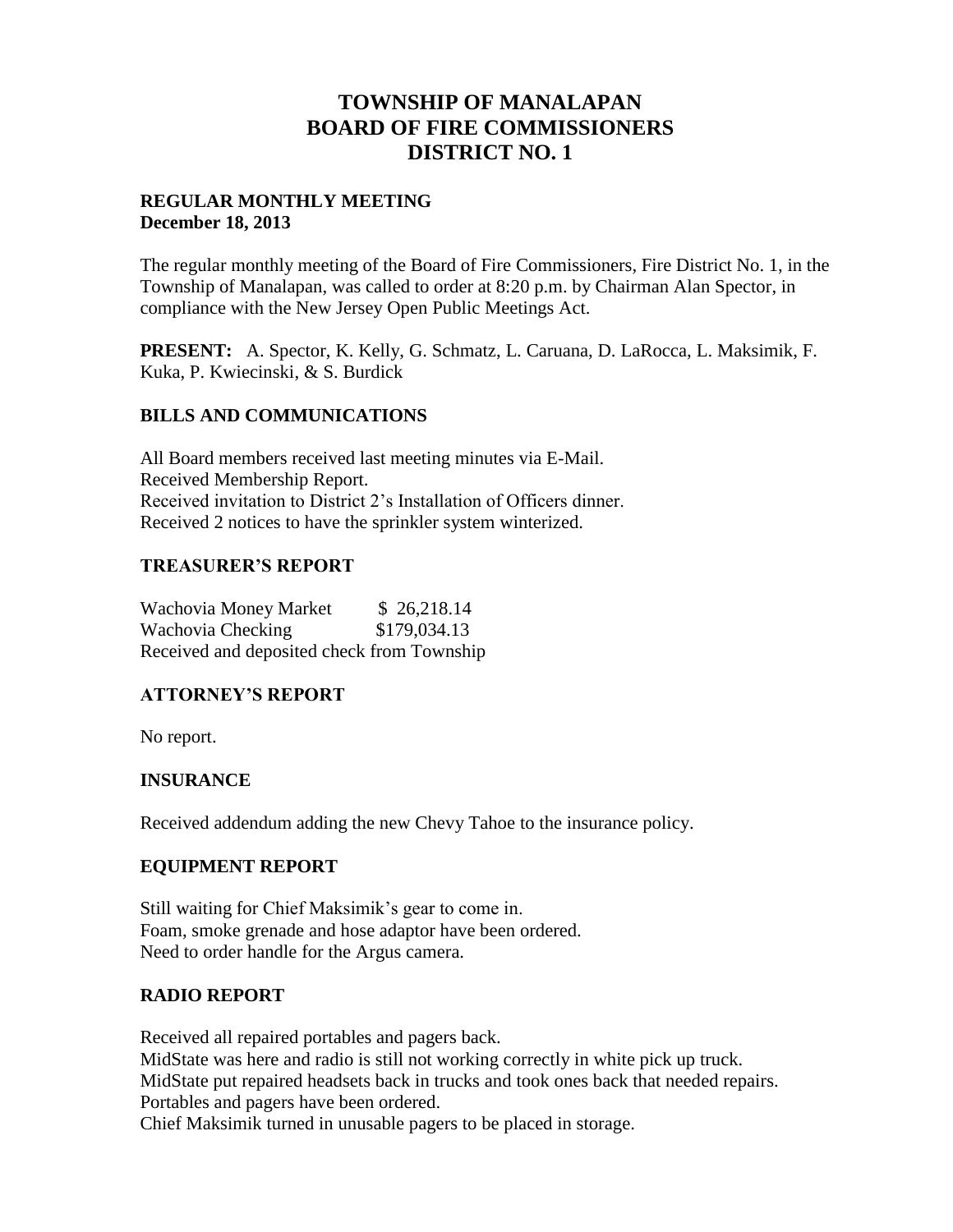# **CHIEF'S REPORT**

No report.

Commissioner Spector thanked Chief Maksimik on behalf of the Board for the many years of service he has given. Rob DiTota gave a list of trainings for January through April of next year.

# **TRUCK REPORT**

26-1-90 – turbo was repaired 26-1-76 - tank to pump gate valve still needs to be repaired. 26-1-77 – main drain valve was repaired.

# **ASSOCIATION REPORT**

No report.

# **TRUSTEES' REPORT**

No report.

# **OLD BUSINESS**

See attached.

### **NEW BUSINESS**

Commissioner Schmatz made a motion to pay all vouchers; this was seconded by Commissioner Kelly. All voted aye.

Commissioner Kelly made a motion not to exceed \$400 to purchase a roof light for the new Chief's vehicle; this was seconded by Commissioner LaRocca. All voted aye.

Commissioner Kelly announced the budget adoption meeting is scheduled for January 8, 2014.

Meeting opened to the public at 8:45 P.M.

A motion was made by Commissioner Spector to adjourn; it was seconded by Commissioner Kelly and all voted aye.

Meeting adjourned at 8:48 P.M.

 Respectfully submitted, Kenneth Kelly, Clerk